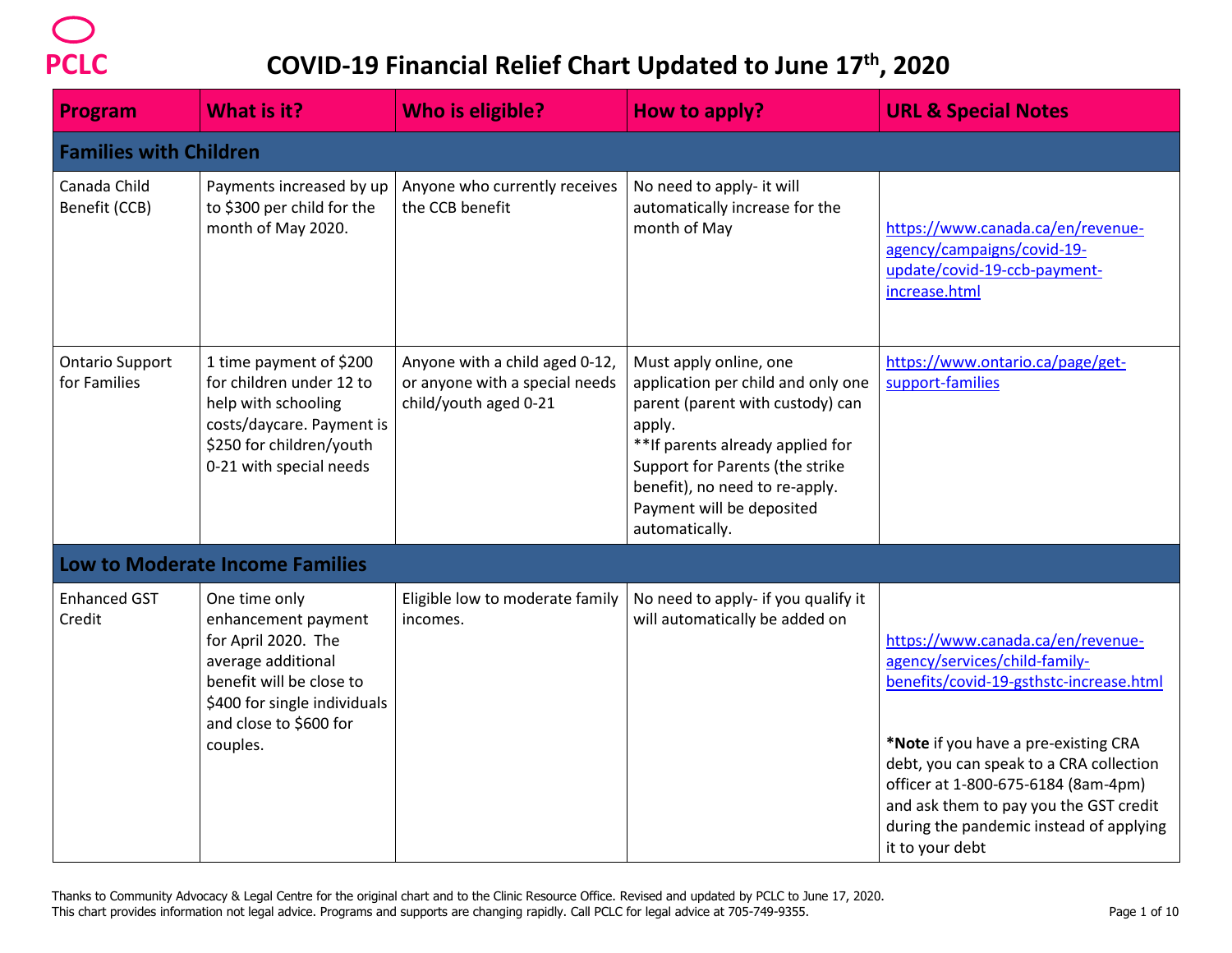| Program                                                                                                                   | <b>What is it?</b>                                                                                                                                             | Who is eligible?                                                                                                                                                                                                                                                     | How to apply?                                                                                                                                                                                                                                                                                                                                                                                                                                                                                                                                                                                                                                                                                                      | <b>URL &amp; Special Notes</b>                                                                                                                                                                                                                                                                                                                                     |
|---------------------------------------------------------------------------------------------------------------------------|----------------------------------------------------------------------------------------------------------------------------------------------------------------|----------------------------------------------------------------------------------------------------------------------------------------------------------------------------------------------------------------------------------------------------------------------|--------------------------------------------------------------------------------------------------------------------------------------------------------------------------------------------------------------------------------------------------------------------------------------------------------------------------------------------------------------------------------------------------------------------------------------------------------------------------------------------------------------------------------------------------------------------------------------------------------------------------------------------------------------------------------------------------------------------|--------------------------------------------------------------------------------------------------------------------------------------------------------------------------------------------------------------------------------------------------------------------------------------------------------------------------------------------------------------------|
| <b>Emergency benefit</b><br>for<br><b>Ontario Works</b><br>(OW)/Ontario<br><b>Disability Support</b><br>(ODSP) recipients | OW/ODSP recipient<br>monthly emergency<br>benefit available for May,<br>June, and July 2020.<br>Benefit of \$100 for<br>individuals and \$200 for<br>families. | Anyone who is currently<br>receiving OW or ODSP and not<br>receiving the Canada<br><b>Emergency Response Benefit</b><br>(CERB).<br>ODSP recipients who are<br>receiving the Extended Health<br><b>Benefit or Transitional Health</b><br>Benefit may not be eligible. | If you applied for this benefit in<br>April, no need to reapply. You will<br>receive it automatically for May,<br>June, and July.<br>OW recipients must: call your<br>caseworker at OW. Must provide<br>your name and member ID and<br>explain you have had an increase<br>in costs (related to food,<br>transportation, cleaning supplies,<br>protective equipment etc.) due to<br>COVID-19.<br>ODSP recipients must: call 1-888-<br>444-2412 or apply by email at<br>ODSP.EmergencyBenefit@ontario<br>$ca$<br>Must provide your name and<br>member ID and explain you have<br>had an increase in costs (related<br>to food, transportation, cleaning<br>supplies, protective equipment<br>etc.) due to COVID-19. | https://www.mcss.gov.on.ca/en/mcss/p<br>rograms/social/ow/ow-covid-fact-<br>sheets.aspx<br>https://www.mcss.gov.on.ca/en/mcss/p<br>rograms/social/odsp/odsp-covid-fact-<br>sheets.aspx<br>No receipts are required at this time but<br>may be required later.<br>If your request for emergency benefits<br>is denied, please call the Legal Centre<br>immediately. |
| Emergency<br>Assistance for non<br>OW/ODSP<br>recipients                                                                  | If you are in an<br>emergency situation and<br>you live in Ontario, you<br>might be eligible for<br>emergency assistance for<br>up to 48 days.                 | You may qualify if you live in<br>Ontario (not a visitor or<br>tourist), are in a crisis or<br>emergency, and do not have<br>enough money for things like<br>food and housing. You are not<br>eligible if you are currently<br>receiving OW or ODSP.                 | Apply online at<br>https://ea.mcss.gov.on.ca/<br>OR contact the Ontario Works<br>office at Charlotte Mews, 178<br>Charlotte St., Peterborough<br>Tel: 705-748-8830                                                                                                                                                                                                                                                                                                                                                                                                                                                                                                                                                 | https://www.ontario.ca/page/apply-<br>emergency-assistance                                                                                                                                                                                                                                                                                                         |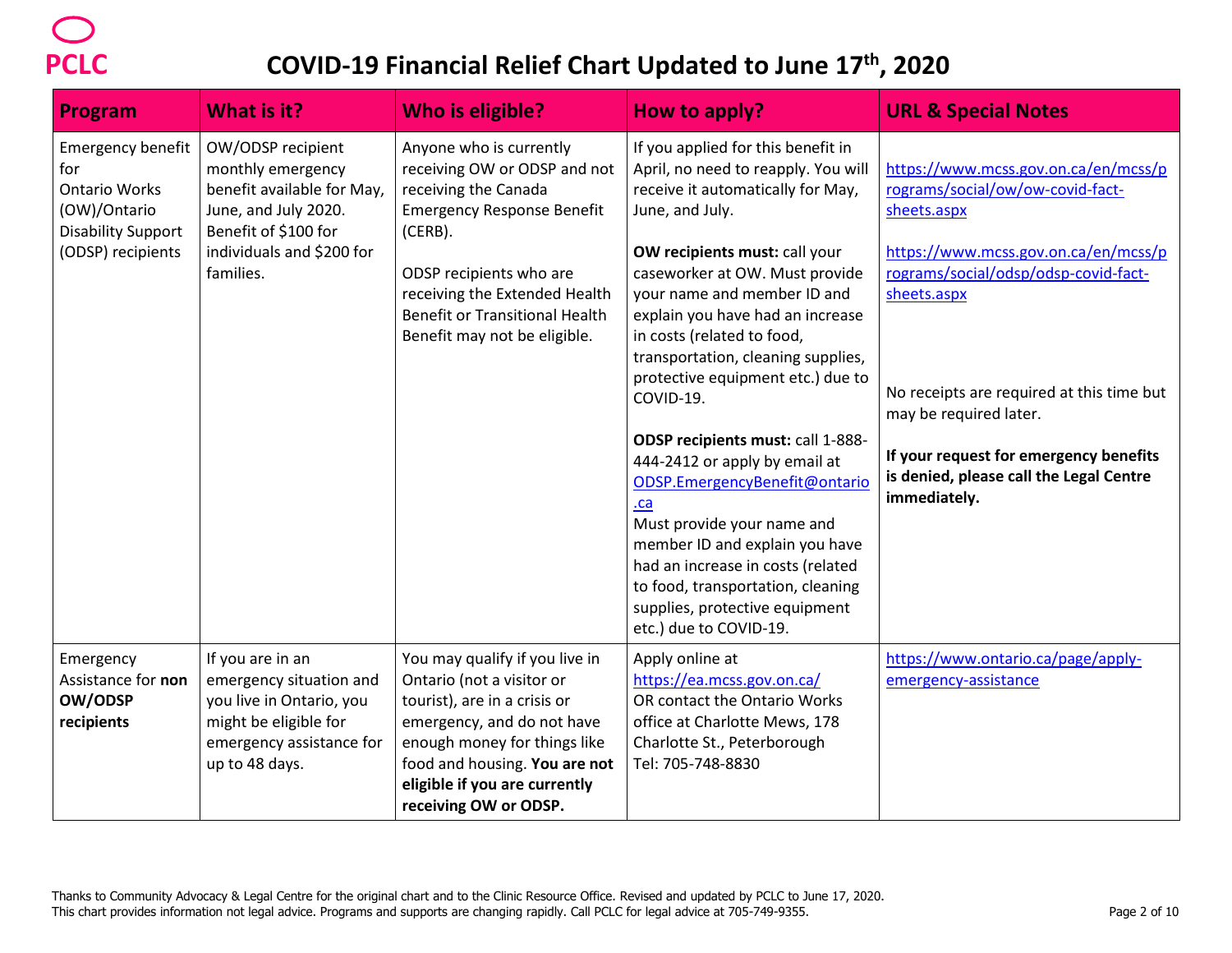| <b>Program</b>                                                                      | What is it?                                                                                                                                                                                                                                                                                                                                                                                  | <b>Who is eligible?</b>                                                                                                                                                                                                                                                                                                                                                                                                                                        | How to apply?                                                                                                                                                                                                                                                                                                                                                                                                                                                       | <b>URL &amp; Special Notes</b>                                                                                                                                                                                                                                                                                                                                                                                                                                                                         |
|-------------------------------------------------------------------------------------|----------------------------------------------------------------------------------------------------------------------------------------------------------------------------------------------------------------------------------------------------------------------------------------------------------------------------------------------------------------------------------------------|----------------------------------------------------------------------------------------------------------------------------------------------------------------------------------------------------------------------------------------------------------------------------------------------------------------------------------------------------------------------------------------------------------------------------------------------------------------|---------------------------------------------------------------------------------------------------------------------------------------------------------------------------------------------------------------------------------------------------------------------------------------------------------------------------------------------------------------------------------------------------------------------------------------------------------------------|--------------------------------------------------------------------------------------------------------------------------------------------------------------------------------------------------------------------------------------------------------------------------------------------------------------------------------------------------------------------------------------------------------------------------------------------------------------------------------------------------------|
| <b>Ontario Drug</b><br><b>Benefit Program</b><br>(ODB) and Trillium<br>Drug Program | Individuals on the ODB<br>were limited to 30 day<br>prescription refills.<br>Effective June 15, 2020,<br>ODB recipients can return<br>to filling up to a 100-day<br>supply of medications<br>where appropriate.<br>Individuals using the<br>Trillium Drug Program can<br>apply for an income<br>reassessment to reduce<br>their deductible if their<br>income has dropped by<br>10% or more. | Individuals on the ODB<br>(including OW and ODSP<br>recipients) or the<br>Trillium Drug Program.                                                                                                                                                                                                                                                                                                                                                               | ODB users- no need to apply.<br><b>Trillium Drug Program</b><br>reassessment form:<br>http://www.forms.ssb.gov.on.c<br>a/mbs/ssb/forms/ssbforms.nsf/<br>FormDetail?OpenForm&ACT=R<br>DR&TAB=PROFILE&ENV=WWE<br>&NO=014-4931-87E                                                                                                                                                                                                                                     | https://news.ontario.ca<br>/mohltc/en/2020/05/o<br>ntario-makingprescription-drugsmore-<br>affordableduring-covid-19.html                                                                                                                                                                                                                                                                                                                                                                              |
| Canada<br>Emergency<br>Response Benefit<br>(CERB)                                   | If you have stopped<br>working or have reduced<br>income because of<br>COVID-19, CERB may<br>provide temporary<br>income support.<br><b>CERB</b> provides<br>\$500/week for a<br>maximum of 24 weeks.<br>The benefit is available<br>from March 15, 2020 to<br>October 3, 2020. You can<br>apply no later than<br>December 2, 2020 for<br>benefits retroactive to<br>within that period.     | Workers who:<br>- did not apply for or get CERB<br>or EI for the same eligibility<br>period<br>-did not quit their job<br>voluntarily<br>-reside in Canada and are at<br>least 15 years old<br>-earned at least \$5000 in the<br>last 12 months or in 2019<br>from employment, self-<br>employment, or Maternity /<br>parental leave benefits. Does<br>not include income from<br>OW/ODSP/WSIB/CPP-D or<br>student loans.<br>One of the following:<br>Workers: | Apply online through either<br>Service Canada or the CRA-do not<br>apply through both.<br>You do not need:<br>- a Record of<br>Employment (ROE) to apply,<br>but get and keep a copy as you<br>may need to provide it later<br>-a medical note if sick,<br>quarantined or at risk<br>You do need:<br>- to provide your personal<br>contact information and your SIN,<br>and confirm that you meet the<br>eligibility requirements<br>Anyone applying for EI regular | https://www.canada.ca/en/services/be<br>nefits/ei/cerb-application<br>https://www.canada.ca/en/revenue-<br>agency/services/benefits/apply-for-<br>cerb-with-cra.html<br><b>Questions and answers:</b><br>https://www.canada.ca/en/services/be<br>nefits/ei/cerb-<br>application/questions.html<br><b>OW/ODSP treatment:</b><br>- ODSP applicants and<br>recipients and OW recipients<br>as of March 1 2020: CERB<br>payments will be treated like<br>employment income<br>(\$200 flat rate exemption + |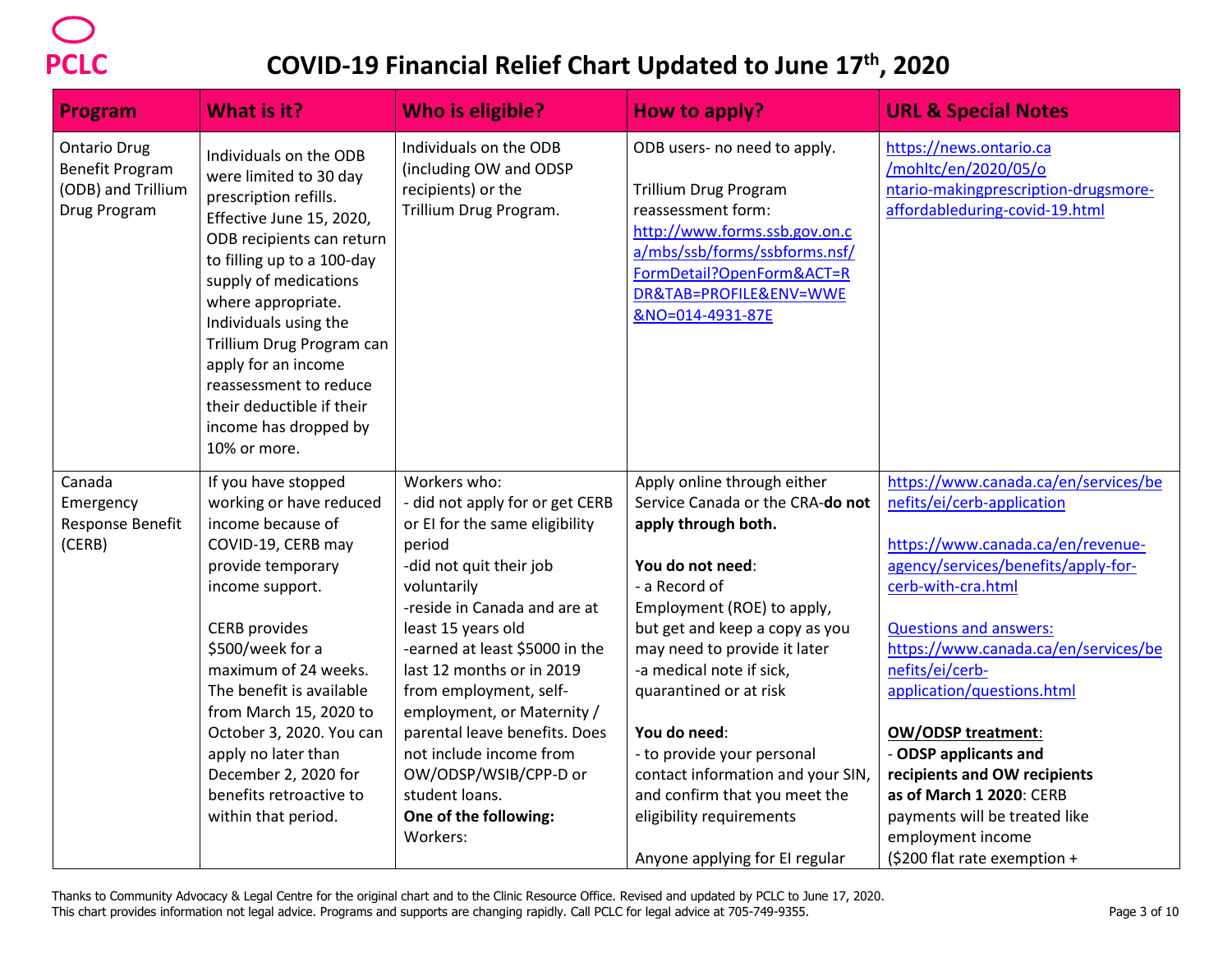| <b>Program</b> | <b>What is it?</b>                                 | <b>Who is eligible?</b>                                      | How to apply?                                                    | <b>URL &amp; Special Notes</b>                                              |
|----------------|----------------------------------------------------|--------------------------------------------------------------|------------------------------------------------------------------|-----------------------------------------------------------------------------|
|                | https://www.canada.ca/<br>en/services/benefits/ei/ | - whose hours of work were<br>reduced due to COVID-19        | or sickness benefits on or after<br>March 15 will                | 50% for each additional dollar).                                            |
|                | cerb-                                              | -who stopped/will stop work                                  | have their application                                           | OW/ODSP recipients will keep                                                |
|                | application/questions.ht                           | because of COVID-19                                          | automatically assessed for                                       | drug benefits even if CERB                                                  |
|                | ml                                                 | -who are unable to work                                      | CERB.                                                            | payments make them otherwise                                                |
|                |                                                    | because of COVID-19 - for                                    |                                                                  | financially ineligible for benefits.                                        |
|                |                                                    | example you are sick,                                        | You may be asked to provide                                      |                                                                             |
|                |                                                    | quarantined, or taking care of                               | documentation at a later date.                                   | - For new OW applicants, or                                                 |
|                |                                                    | someone who is                                               |                                                                  | those granted on or after                                                   |
|                |                                                    | sick/quarantined or taking<br>care of children because their | If you receive CERB and it turns                                 | March 1 2020: CERB payments                                                 |
|                |                                                    | daycare is closed                                            | out you weren't eligible for it,<br>you will have to repay the   | will not be exempt for purposes<br>of determining eligibility or during the |
|                |                                                    | -whose regular or sick EI                                    | money.                                                           | first three months $-$                                                      |
|                |                                                    | benefits have run out                                        |                                                                  | however no overpayments                                                     |
|                |                                                    | -who are working reduced                                     | To apply call 1-800-959-2041 or                                  | should be created for people                                                |
|                |                                                    | hours and do not expect to                                   | 1-800-959-2019                                                   | retroactively reassessed as                                                 |
|                |                                                    | earn over \$1000 a month                                     |                                                                  | ineligible                                                                  |
|                |                                                    |                                                              | Note: There may be penalties for<br>making a false or misleading | For questions about eligibility or how to<br>apply call: 1-833-966-2099.    |
|                |                                                    |                                                              | claim for CERB. Contact PCLC if                                  |                                                                             |
|                |                                                    |                                                              | you have questions or problems                                   |                                                                             |
|                |                                                    |                                                              | regarding CERB.                                                  |                                                                             |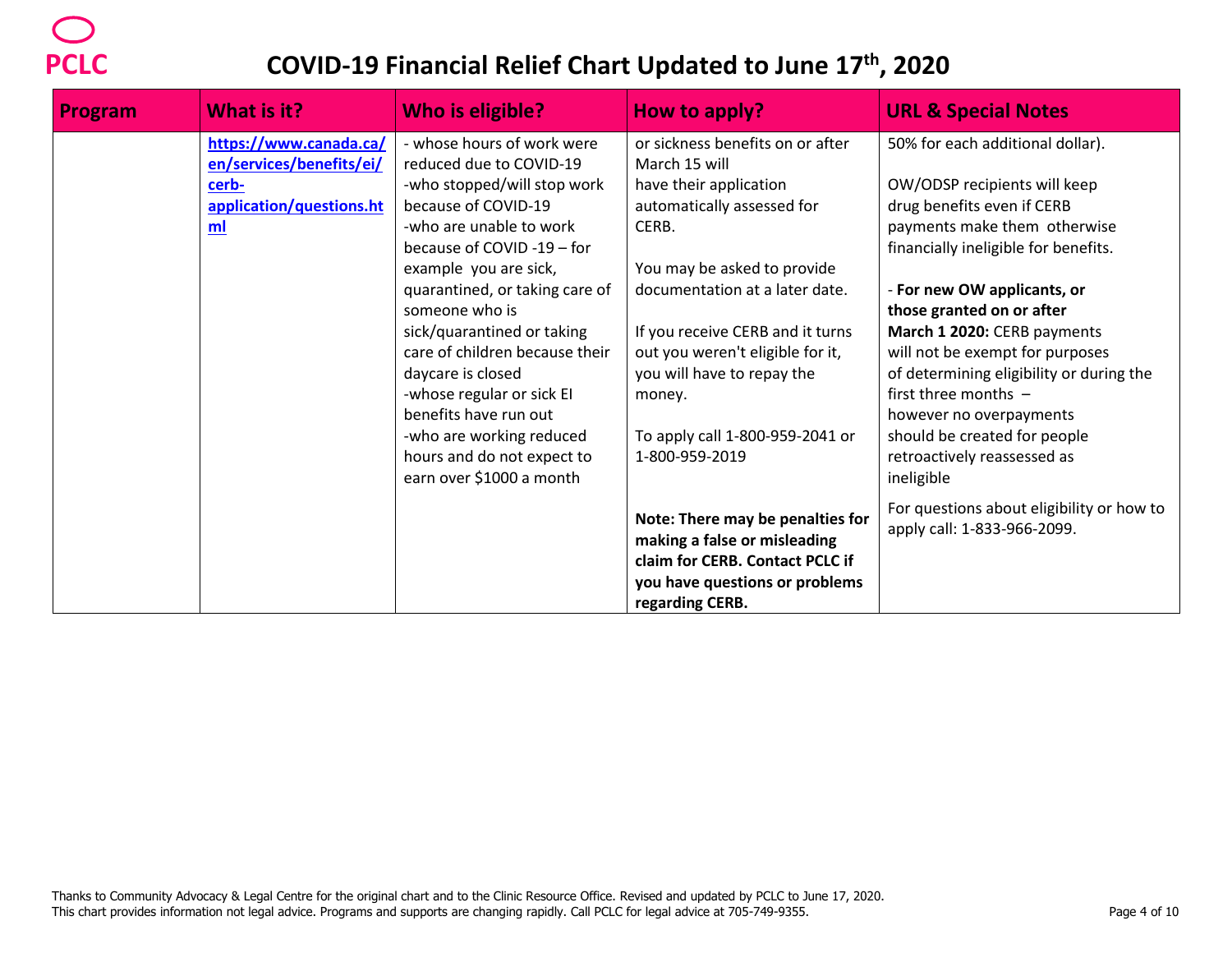| Program                      | What is it?                                                                                                                                                                                                                                                                                                                                                                                                                                                                                                    | <b>Who is eligible?</b>                                                                                                                                                                                                                                                                                                                                                                                                                                                                                                                          | How to apply?                                                                                              | <b>URL &amp; Special Notes</b>                                                                                                                                                                                                                                                                                                                                                                                                                                  |
|------------------------------|----------------------------------------------------------------------------------------------------------------------------------------------------------------------------------------------------------------------------------------------------------------------------------------------------------------------------------------------------------------------------------------------------------------------------------------------------------------------------------------------------------------|--------------------------------------------------------------------------------------------------------------------------------------------------------------------------------------------------------------------------------------------------------------------------------------------------------------------------------------------------------------------------------------------------------------------------------------------------------------------------------------------------------------------------------------------------|------------------------------------------------------------------------------------------------------------|-----------------------------------------------------------------------------------------------------------------------------------------------------------------------------------------------------------------------------------------------------------------------------------------------------------------------------------------------------------------------------------------------------------------------------------------------------------------|
| Employment<br>Insurance (EI) | The Employment<br>Insurance (EI) program<br>provides temporary<br>income support to<br>unemployed workers<br>while they look for<br>employment or to<br>upgrade their skills. The El<br>program also provides<br>special benefits to<br>workers who take time<br>off work due to specific<br>life events (illness;<br>pregnancy; caring for a<br>newborn or newly<br>adopted child, a critically<br>ill or injured person, or a<br>family member who is<br>seriously ill with a<br>significant risk of death). | All workers who qualify for EI<br>regular benefits or EI sickness<br>benefits between March 15,<br>2020 and October 3, 2020 will<br>receive the CERB instead of EI.<br>Workers who receive the CERB<br>for the maximum 16-week<br>period and are still<br>unemployed afterward can<br>access EI regular and sickness<br>benefits if they qualify for<br>them.<br>Workers whose claim for El<br>sickness benefits began before<br>March 15, 2020 will receive EI<br>sickness benefits at the normal<br>El rates, and under the usual El<br>rules. | Apply Online                                                                                               | https://www.canada.ca/en/services/ben<br>efits/ei/cerb-application<br>Workers will not need a doctor's note for<br>El sickness benefits claims beginning<br>March 15 <sup>th</sup> , 2020 or later.<br>The one-week waiting period has been<br>removed for claims starting March 15,<br>2020 or later.<br>For more information about CERB and EI<br>parental benefits see:<br>https://www.canada.ca/en/services/ben<br>efits/ei/cerb-application/questions.html |
| Mortgage<br>Payment Deferral | Homeowners facing<br>financial hardship due to<br>COVID-19 may eligible for<br>a mortgage payment<br>deferral.                                                                                                                                                                                                                                                                                                                                                                                                 | Case by case                                                                                                                                                                                                                                                                                                                                                                                                                                                                                                                                     | Contact your financial institution-<br>please start with their website<br>before you call or go in person. | Consult your bank's dedicated COVID-19<br>page.<br>The mortgage payment may be deferred<br>but still payable at a later date.                                                                                                                                                                                                                                                                                                                                   |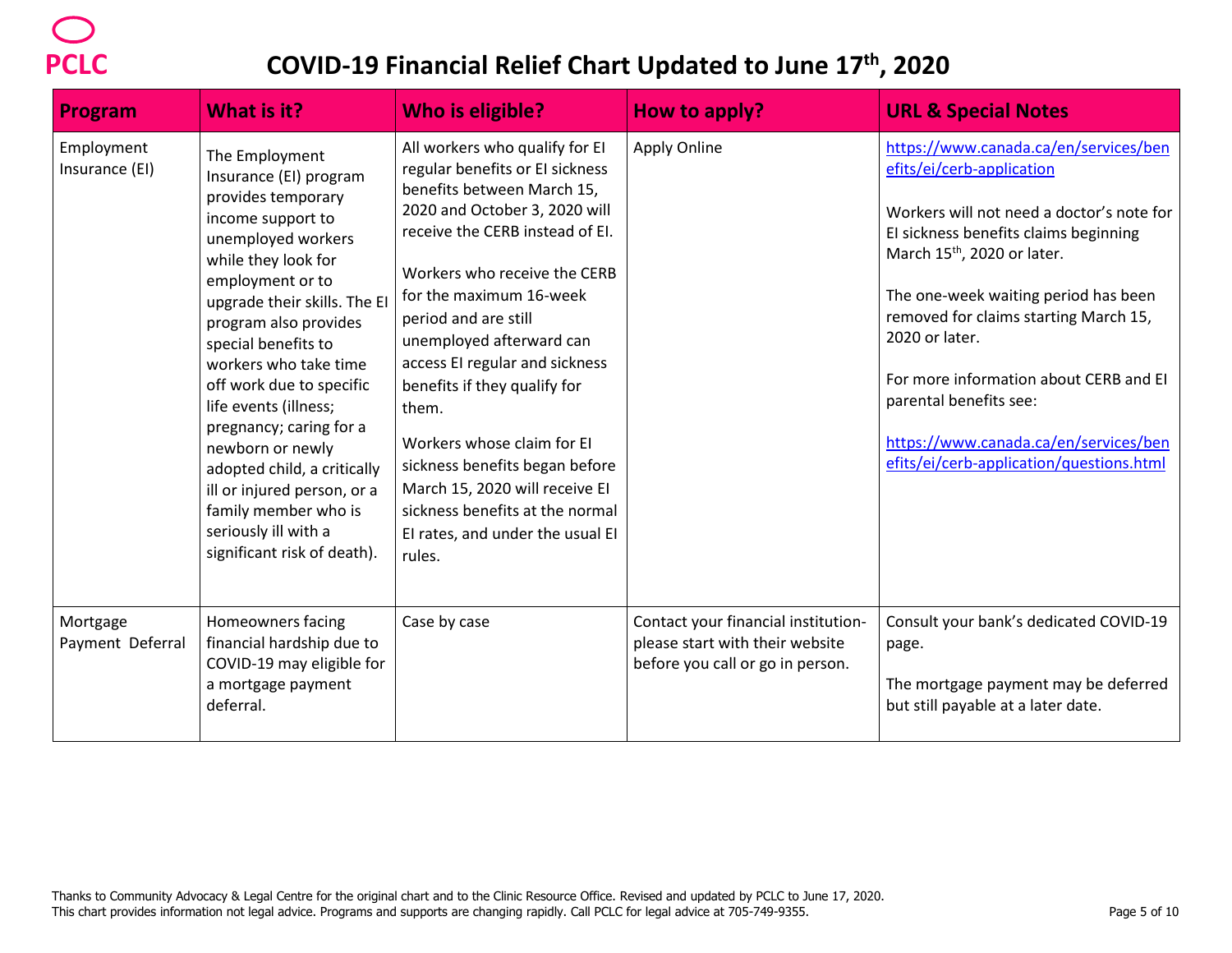| Program                            | What is it?                                                                                                                                                  | <b>Who is eligible?</b>                                                                        | How to apply?                                                               | <b>URL &amp; Special Notes</b>                                                                                                                                                                                 |
|------------------------------------|--------------------------------------------------------------------------------------------------------------------------------------------------------------|------------------------------------------------------------------------------------------------|-----------------------------------------------------------------------------|----------------------------------------------------------------------------------------------------------------------------------------------------------------------------------------------------------------|
| <b>Energy Relief</b>               | Energy Relief- fixed<br>COVID-19<br>Recovery Rate price of<br>12.8 cents per kWh,<br>available<br>24/7 until October 31st<br>2020                            | Everyone                                                                                       | No need to apply                                                            | https://news.ontario.ca/opo/en/2020/0<br>6/ontario-supports-those-struggling-<br>with-electricity-bills-during-covid-<br>19.html                                                                               |
|                                    | Low Income Energy<br>Assistance Program<br>(LEAP)<br>COVID-19 Energy<br>Assistance Program                                                                   | Low income energy consumers<br>can get up to \$500 for arrears<br>on electricity or gas bills. | <b>Contact Community Counselling</b><br>and Resource Centre<br>705-743-2272 | https://www.oeb.ca/rates-and-your-<br>bill/help-low-income-consumers                                                                                                                                           |
|                                    | (CEAP)<br>Winter ban on<br>disconnections of<br>electricity or gas service<br>for non-payment<br>extended to July 31                                         |                                                                                                |                                                                             |                                                                                                                                                                                                                |
| Filing of personal<br>income taxes | Deadline to file taxes<br>extended to June 1, 2020.<br>Any payments due are<br>deferred to August 31,<br>2020 - no interest or<br>penalties will be charged. | Everyone                                                                                       | No need to apply                                                            | https://www.canada.ca/en/revenue-<br>agency/campaigns/covid-19-<br>update/covid-19-filing-payment-<br>dates.html<br>To ensure tax credits are not<br>interrupted, file your tax return as soon<br>as possible. |
|                                    |                                                                                                                                                              |                                                                                                |                                                                             |                                                                                                                                                                                                                |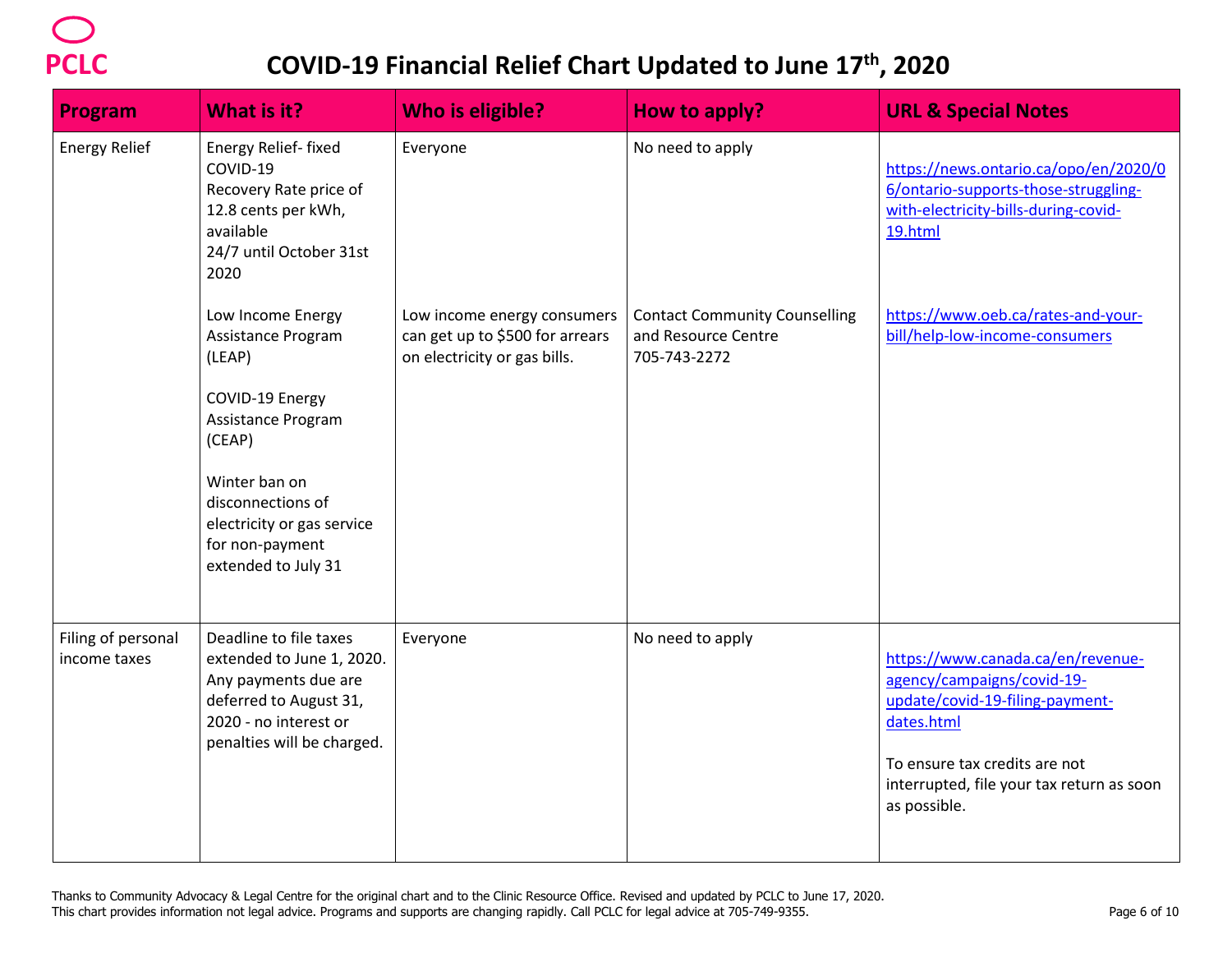| <b>Program</b>                                                       | What is it?                                                                                                                        | <b>Who is eligible?</b>                                                                                                                             | How to apply?                                                                                                                                       | <b>URL &amp; Special Notes</b>                                                                                                                                                                                                                   |
|----------------------------------------------------------------------|------------------------------------------------------------------------------------------------------------------------------------|-----------------------------------------------------------------------------------------------------------------------------------------------------|-----------------------------------------------------------------------------------------------------------------------------------------------------|--------------------------------------------------------------------------------------------------------------------------------------------------------------------------------------------------------------------------------------------------|
| <b>Seniors</b>                                                       |                                                                                                                                    |                                                                                                                                                     |                                                                                                                                                     |                                                                                                                                                                                                                                                  |
| CPP/OAS                                                              | Seniors can apply online<br>for CPP (retirement<br>benefits) or OAS without<br>providing supporting<br>documents at this time.     | Anyone between the ages of<br>60-65 can apply for CPP. You<br>must be 65 to receive OAS, but<br>can apply 6 months in advance<br>of your birthdate. | Apply online.                                                                                                                                       | https://www.canada.ca/en/services/ben<br>efits/publicpensions/notice-covid-<br>19.html<br>If you apply for CPP before you turn 65,<br>your overall benefit amount will be<br>reduced.                                                            |
| OAS/GIS one-time<br>payment increase                                 | One-time tax-free<br>payment of \$300 for<br>seniors receiving OAS,<br>with an additional \$200<br>for seniors getting the<br>GIS. | Low-income seniors receiving<br>the OAS/GIS.                                                                                                        | No need to apply. The payment<br>will be increased automatically for<br>seniors who receive OAS/GIS.<br>The payment will go out on July 6,<br>2020. | https://www.canada.ca/en/services/ben<br>efits/publicpensions/notice-covid-<br>19/one-time-payment.html                                                                                                                                          |
| <b>GAINS payment</b><br>increase                                     | <b>Guaranteed Annual</b><br>Income System (GAINS)<br>payments are doubled<br>starting in April 2020 for 6<br>months.               | Low-income seniors                                                                                                                                  | No need to apply- the payment<br>will be automatically doubled for<br>a 6-month period for seniors who<br>already receive GAINS.                    | https://www.ontario.ca/page/guarantee<br>d-annual-income-system-payments-<br>seniors                                                                                                                                                             |
| <b>RRIF Withdrawals</b><br>(Registered<br>Retirement<br>Income Fund) | Required minimum<br>withdrawals from RRIFs<br>have been reduced by<br>25% for 2020.                                                | Anyone with an RRIF                                                                                                                                 | No need to apply, this change is<br>automatic                                                                                                       | https://www.canada.ca/en/revenue-<br>agency/services/tax/registered-plans-<br>administrators/registered-retirement-<br>savings-plans-registered-retirement-income-<br>funds-rrsps-rrifs/economic-statement-<br>measure-annuitants-rrsp-rrif.html |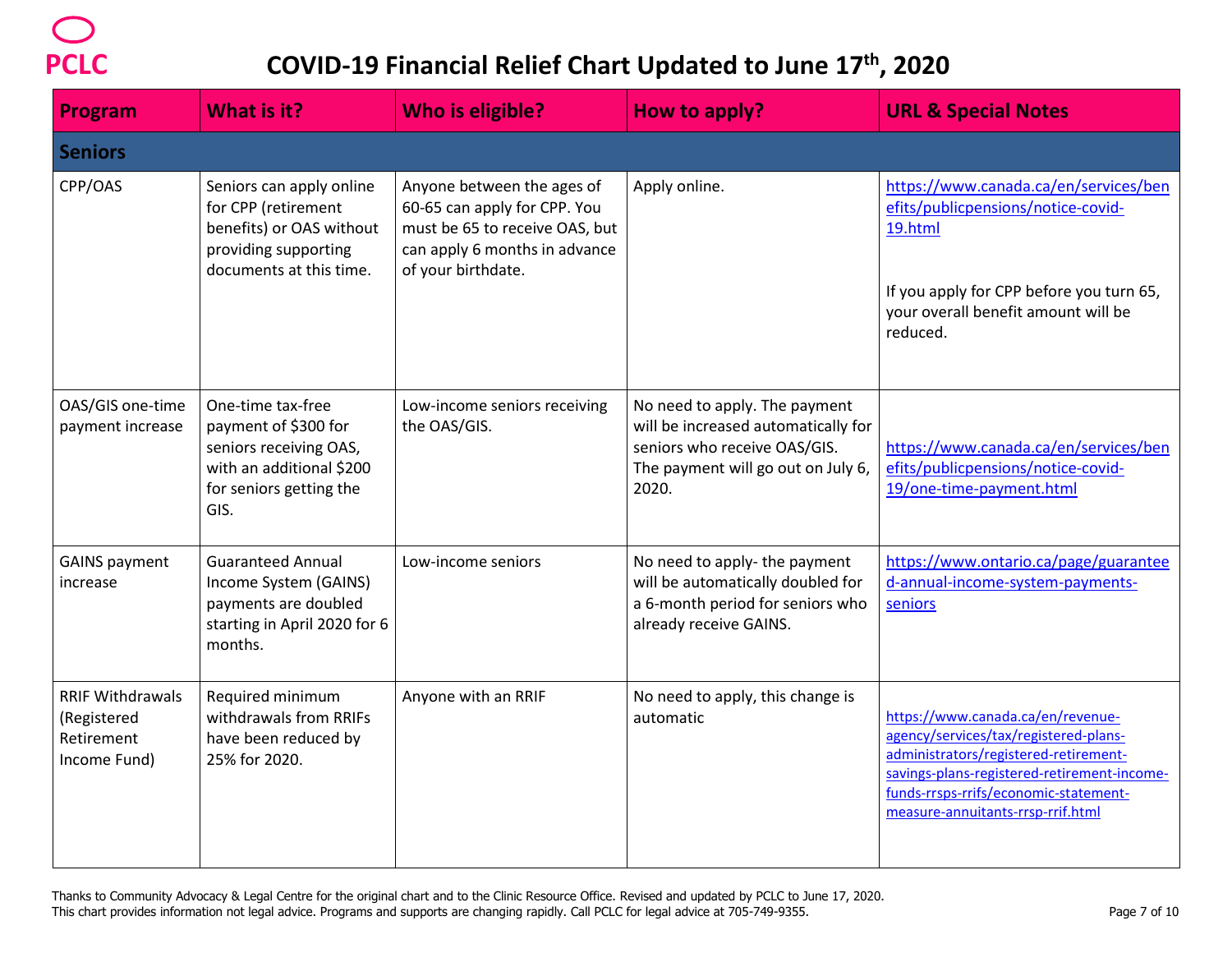

| <b>Program</b>                                       | <b>What is it?</b>                                                                                                                                                                                                         | <b>Who is eligible?</b>                                                                                                                                                                                                                                                                                                                                                                                                                                                                                                                                                                                                                                                             | How to apply?                                                                                                                                                                                                                                                                                                                                                                                                                                                                                                                                              | <b>URL &amp; Special Notes</b>                                                                                                                                                                                                                                                                                                                                                                                                                                                                                                                                                                                                                                                                                                                                                                                                                                                                                                                                                                                                       |
|------------------------------------------------------|----------------------------------------------------------------------------------------------------------------------------------------------------------------------------------------------------------------------------|-------------------------------------------------------------------------------------------------------------------------------------------------------------------------------------------------------------------------------------------------------------------------------------------------------------------------------------------------------------------------------------------------------------------------------------------------------------------------------------------------------------------------------------------------------------------------------------------------------------------------------------------------------------------------------------|------------------------------------------------------------------------------------------------------------------------------------------------------------------------------------------------------------------------------------------------------------------------------------------------------------------------------------------------------------------------------------------------------------------------------------------------------------------------------------------------------------------------------------------------------------|--------------------------------------------------------------------------------------------------------------------------------------------------------------------------------------------------------------------------------------------------------------------------------------------------------------------------------------------------------------------------------------------------------------------------------------------------------------------------------------------------------------------------------------------------------------------------------------------------------------------------------------------------------------------------------------------------------------------------------------------------------------------------------------------------------------------------------------------------------------------------------------------------------------------------------------------------------------------------------------------------------------------------------------|
| <b>Students</b>                                      |                                                                                                                                                                                                                            |                                                                                                                                                                                                                                                                                                                                                                                                                                                                                                                                                                                                                                                                                     |                                                                                                                                                                                                                                                                                                                                                                                                                                                                                                                                                            |                                                                                                                                                                                                                                                                                                                                                                                                                                                                                                                                                                                                                                                                                                                                                                                                                                                                                                                                                                                                                                      |
| Canada Emergency<br><b>Student Benefit</b><br>(CESB) | Eligible students will<br>receive \$1,250 a month<br>for a maximum of 16<br>weeks from May to<br>August. Eligible students<br>with disabilities or<br>dependents will receive<br>\$2,000 per month for the<br>same period. | Eligible post-secondary<br>students and recent graduates<br>(who do not qualify for CERB<br>or EI) who are having<br>difficulties with their education<br>or job searching due to COVID-<br>19.<br>You cannot apply for CESB if<br>you have already applied for or<br>are receiving CERB or EI for the<br>same period.<br>You must be:<br>- studying in Canada or abroad<br>(applying for, enrolled in or<br>recently graduated from a<br>post-secondary program), and<br>- unable to work due to COVID-<br>19 OR looking for work and<br>unable to find work due to<br>COVID-19 OR currently<br>working but making less than<br>\$1,000 before taxes for the<br>period in question | Apply online through the CRA<br>You will need to provide your<br>personal contact information and<br>your SIN, and confirm that you<br>meet the eligibility requirements<br>You must apply for CESB before<br>September 30.<br>You may be asked to provide<br>information later to prove that<br>you have been looking for work<br>while receiving CESB<br>If you receive CESB and it turns<br>out you weren't eligible for it, you<br>will have to repay the money.<br>There may also be penalties for<br>making a false or misleading claim<br>for CESB. | https://www.canada.ca/en/revenue-<br>agency/services/benefits/emergency-<br>student-benefit.html<br>One way to show that you are looking<br>for work is to register with the<br>Government of Canada Job Bank:<br>https://www.jobbank.gc.ca/findajob/res<br>ources/cesb<br><b>OW/ODSP treatment:</b><br>- For students in ODSP benefit units and<br>OW benefit units as of May 1 2020:<br>CESB payments will be treated like<br>student earnings: exempt for students<br>under 18, adult students in full-time<br>secondary school, and full-time post-<br>secondary students; partially exempt for<br>part-time post-secondary students and<br>recent post-secondary graduates (\$200<br>flat rate exemption + 50% for each<br>additional dollar)<br>-OW/ODSP recipients will keep drug<br>benefits even if CESB payments make<br>them otherwise financially ineligible for<br>benefits.<br>- For new OW applicants, or those<br>granted on or after<br>May 1 2020: CESB payments will not be<br>exempt for purposes of determining |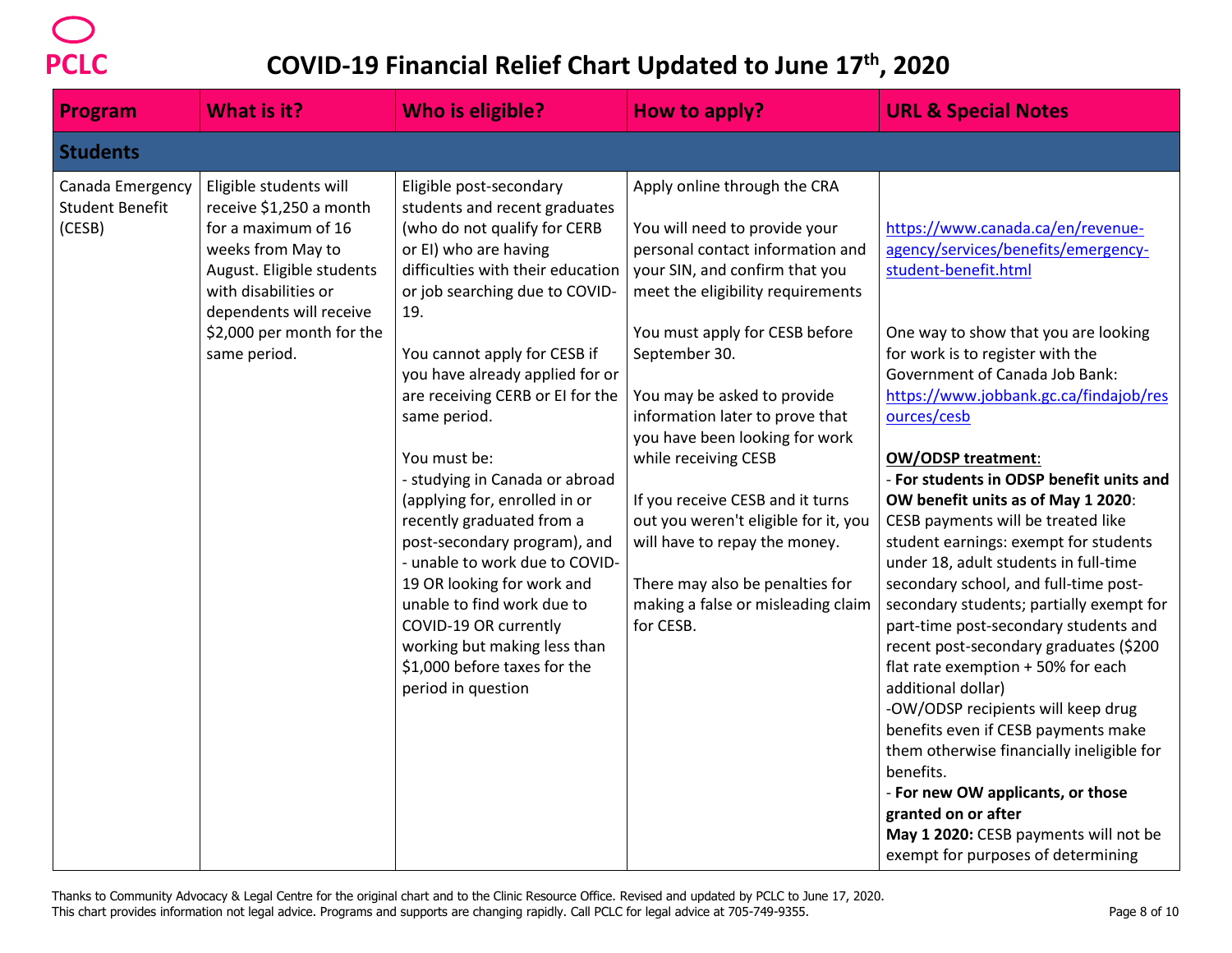| Program                            | What is it?                                                                                                                                                                                                                    | <b>Who is eligible?</b>                                                                                                                                       | How to apply?                                                                                                                                                                                                                                                                                                 | <b>URL &amp; Special Notes</b>                                                                                                                      |  |  |
|------------------------------------|--------------------------------------------------------------------------------------------------------------------------------------------------------------------------------------------------------------------------------|---------------------------------------------------------------------------------------------------------------------------------------------------------------|---------------------------------------------------------------------------------------------------------------------------------------------------------------------------------------------------------------------------------------------------------------------------------------------------------------|-----------------------------------------------------------------------------------------------------------------------------------------------------|--|--|
|                                    |                                                                                                                                                                                                                                |                                                                                                                                                               |                                                                                                                                                                                                                                                                                                               | eligibility or during the first three<br>months - however no overpayments<br>should be created for people<br>retroactively reassessed as ineligible |  |  |
| <b>Student Loans</b>               | Loan repayments are<br>suspended until<br>September 30, 2020 and<br>interest will not accrue.                                                                                                                                  | Any individual with student<br>Ioans in Canada<br>Full and part-time students<br>that are eligible for the grant                                              | Must apply online at<br>https://www.canada.ca/en/servic<br>es/benefits/education/student-<br>aid/grants-loans.html                                                                                                                                                                                            | https://www.canada.ca/en/services/ben<br>efits/education/student-aid/notice-<br>covid-19.html                                                       |  |  |
| Canada Student<br>Grants doubled   | The maximum amount of<br>Canada Student Grants<br>will be doubled for the<br>2020-2021 year to a<br>maximum of \$6000 for<br>full-time students and<br>\$3600 for part-timers.                                                 | Full and part-time students<br>who are eligible for the grant.                                                                                                | Students who apply and qualify<br>for student financial assistance<br>through their province or<br>territory of residence are<br>also assessed for the Canada<br>Student Grant.                                                                                                                               | https://www.canada.ca<br>/en/services/benefits/education/student<br>aid/notice-covid19.html                                                         |  |  |
| <b>Indigenous Community</b>        |                                                                                                                                                                                                                                |                                                                                                                                                               |                                                                                                                                                                                                                                                                                                               |                                                                                                                                                     |  |  |
| Indigenous<br>Community<br>Support | Funds are given directly<br>to Indigenous<br>communities and<br>organizations to design<br>and implement<br>community-based<br>solutions to prepare for<br>and react to the spread of<br>COVID-19 within their<br>communities. | Members of the Indigenous<br>communities<br>The funds will be used for<br>support for elders and<br>vulnerable community<br>members, food, education,<br>etc. | Contact your Band Council for<br>information.<br>See also COVID-19 special funding<br>for Indigenous students.<br>Indigenous students can contact<br>their Band Council. Inuit students<br>can contact their land claims<br>organization. Metis students can<br>contact their respective<br>Governing Member. | https://www.sac-<br>isc.gc.ca/eng/1585189335380/15851893<br>57198                                                                                   |  |  |
|                                    | <b>Vulnerable Groups</b>                                                                                                                                                                                                       |                                                                                                                                                               |                                                                                                                                                                                                                                                                                                               |                                                                                                                                                     |  |  |

Thanks to Community Advocacy & Legal Centre for the original chart and to the Clinic Resource Office. Revised and updated by PCLC to June 17, 2020. This chart provides information not legal advice. Programs and supports are changing rapidly. Call PCLC for legal advice at 705-749-9355.